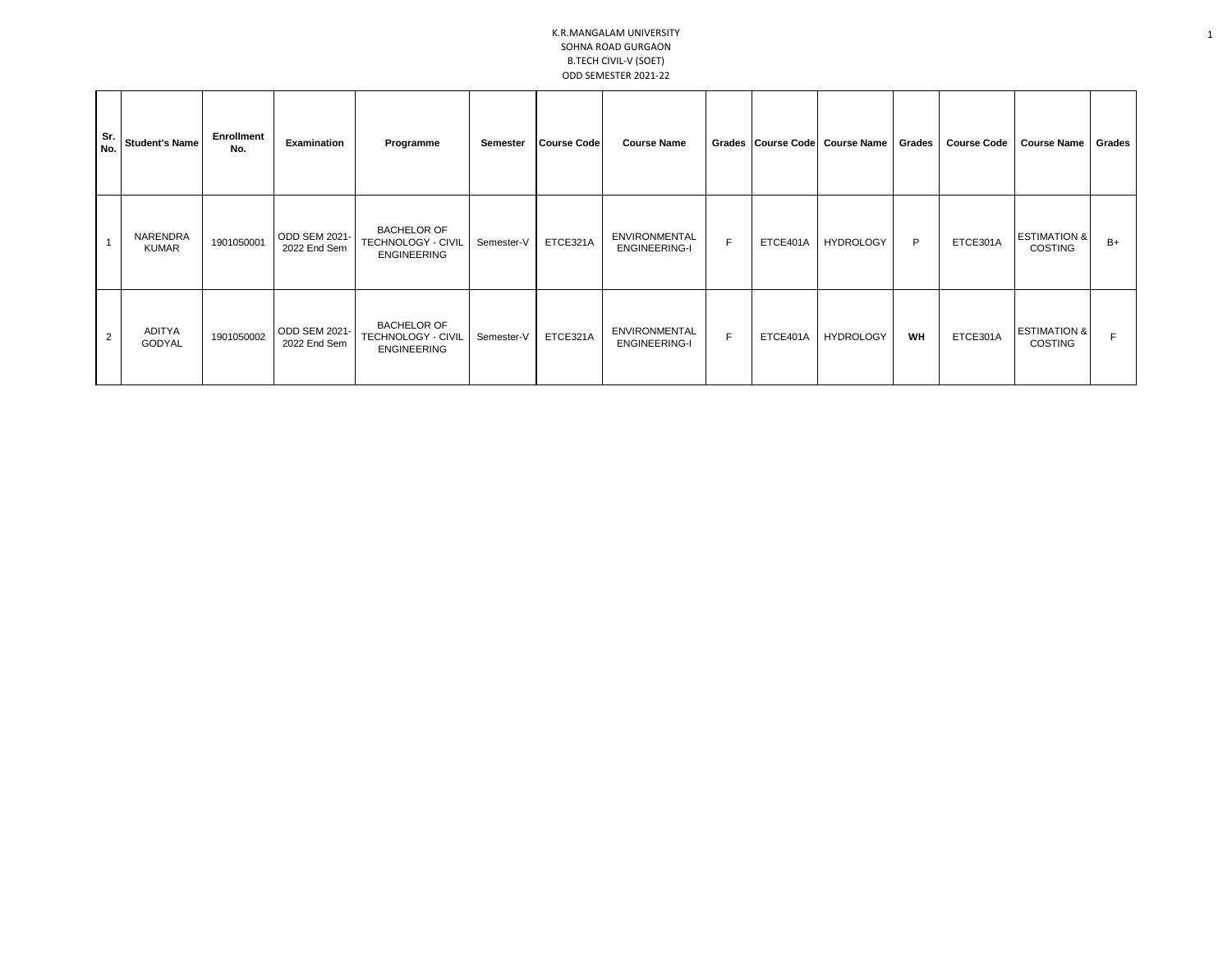## K.R.MANGALAM UNIVERSITY SOHNA ROAD GURGAON B.TECH CIVIL-V (SOET) ODD SEMESTER 2021-22

| Sr.<br>No. | <b>Student's Name</b>    | Enrollment<br>No. | Examination                          | Programme                                                             | Semester   | <b>Course Code</b> | <b>Course Name</b>                                  |   |          | Grades Course Code Course Name                                       |    |          | Grades Course Code Course Name           | <b>Grades</b> |
|------------|--------------------------|-------------------|--------------------------------------|-----------------------------------------------------------------------|------------|--------------------|-----------------------------------------------------|---|----------|----------------------------------------------------------------------|----|----------|------------------------------------------|---------------|
|            | NARENDRA<br><b>KUMAR</b> | 1901050001        | ODD SEM 2021-<br>2022 End Sem        | <b>BACHELOR OF</b><br><b>TECHNOLOGY - CIVIL</b><br><b>ENGINEERING</b> | Semester-V | ETCE307A           | <b>DESIGN OF</b><br><b>CONCRETE</b><br>STRUCTURES-I | P | ETCE313A | <b>ENGINEERING</b><br><b>GEOLOGY</b><br>AND ROCK<br><b>MECHANICS</b> | P  | ETCE357A | <b>ENGINEERING</b><br><b>GEOLOGY LAB</b> | $B+$          |
| 2          | ADITYA<br>GODYAL         | 1901050002        | <b>ODD SEM 2021-</b><br>2022 End Sem | <b>BACHELOR OF</b><br>TECHNOLOGY - CIVIL<br><b>ENGINEERING</b>        | Semester-V | ETCE307A           | <b>DESIGN OF</b><br><b>CONCRETE</b><br>STRUCTURES-I | F | ETCE313A | <b>ENGINEERING</b><br><b>GEOLOGY</b><br>AND ROCK<br><b>MECHANICS</b> | WH | ETCE357A | <b>ENGINEERING</b><br><b>GEOLOGY LAB</b> |               |